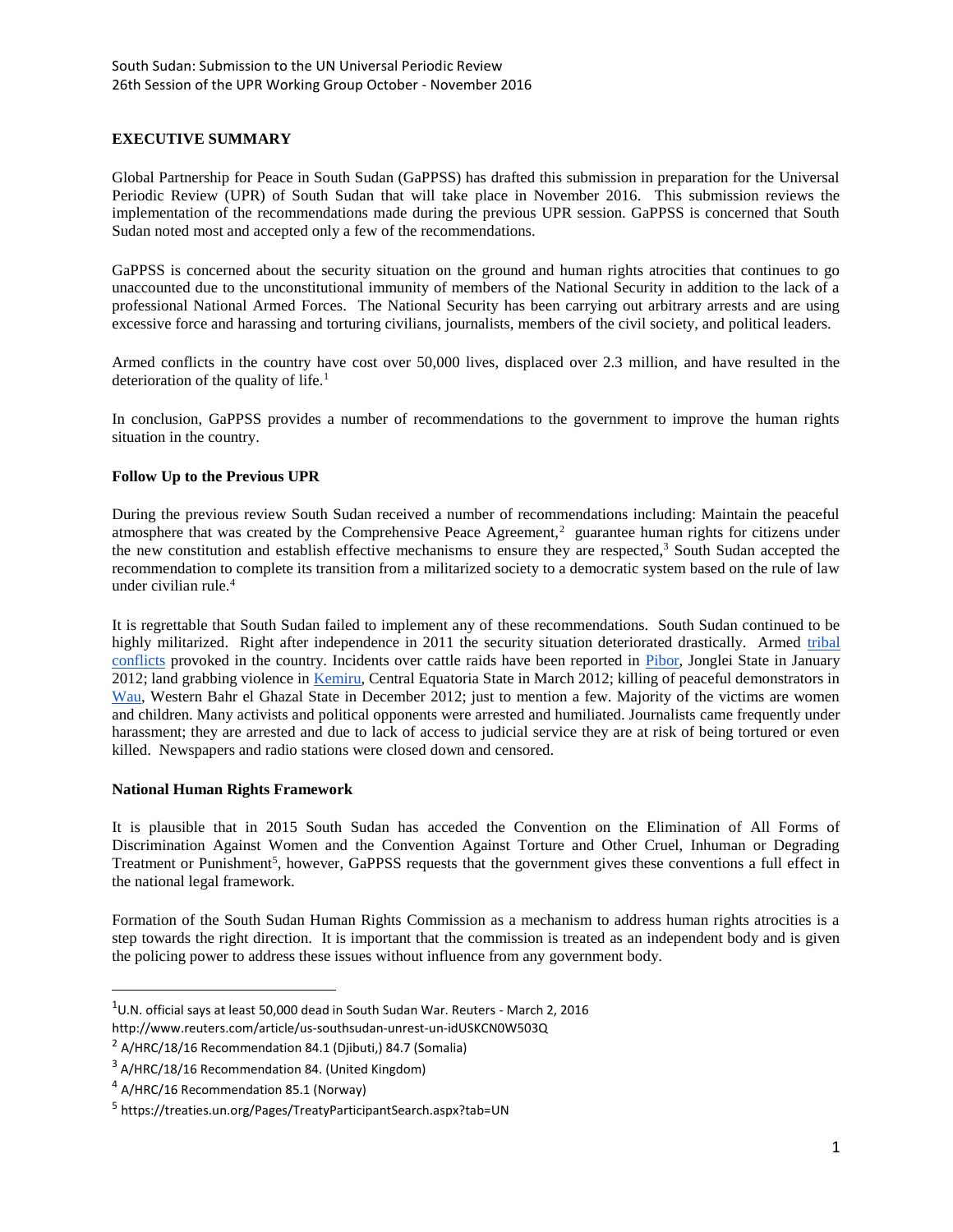## South Sudan: Submission to the UN Universal Periodic Review 26th Session of the UPR Working Group October - November 2016

## **The Transitional Constitution of South Sudan**

Article 9 (2) and (3) of the Transitional Constitution of South Sudan  $(2011)$ , read as follows; the rights and freedoms of individuals and groups enshrined in this Bill shall be respected, upheld and promoted by all organs and agencies of Government and by all persons; all rights and freedoms enshrined in international human rights treaties, covenants and instruments ratified or acceded to by the Republic of South Sudan shall be an integral part of this Bill. These two articles grant equal treatment protection of all individuals, however, GaPPSS finds that these laws are contradicted by sections (b) and (d) of article (5) of the Transitional Constitution of South Sudan<sup>7</sup> which stipulate that:

The sources of legislation in South Sudan shall be:

- (b) customs and traditions of the people;
- (d) any other relevant source.

Customs and traditions are not always necessarily in line with accepted humane treatment. The wording "any other relevant sources", does not clarify where these sources are derived from.

South Sudan National Security

The mandate of the South Sudan National Security as stipulated in the National Security Bill<sup>8</sup> is solely information collection. However, the National Security has become involved in arbitrary arrests, detention and torture of civilians, journalists and political leaders.

# **South Sudan Army**

GaPPSS is alarmed that for 4 years, since Independence of the country, South Sudan does not have a national, professional army. The armed forces in South Sudan are either linked to parties, for instance the Sudan Peoples` Liberation Army (SPLA), militias loyal to generals<sup>9</sup>, or armed tribal groups formed with the aim of protecting their communities from attacks, for instance the White Army.<sup>10</sup> These armed groups have allegedly become sources of widespread insecurity throughout the country that attack, loot, burn houses, and rape. Some of these attacks are carried as retaliations in ethnic violence.

## **Human Rights Situation on the Ground**

Suppression of Freedom of Expression and Association/Arbitrary Arrest and use of Excessive force

Despite the recommendation to adhere and respect the rights to freedom of expressions, association and assembly<sup>11</sup>, the National Security continues to harass and censor media houses. The newspaper, South Sudan Monitor, was closed several times<sup>12</sup>; Catholic Radio stations, for instance, Bakhita Radio was closed as the government threatened to close other sister stations in other states $13$ ; and a number of journalists have been arrested, detained or even killed.

l

 $^6$  The Transitional Constitution of the Republic of South Sudan - 2011,

[http://planipolis.iiep.unesco.org/upload/South%20Sudan/South%20Sudan\\_Transitional\\_constitution\\_2011.pdf.](http://planipolis.iiep.unesco.org/upload/South%20Sudan/South%20Sudan_Transitional_constitution_2011.pdf) Page 4.  $<sup>7</sup>$  The Transitional Constitution of the Republic of South Sudan - 2011,</sup>

[http://planipolis.iiep.unesco.org/upload/South%20Sudan/South%20Sudan\\_Transitional\\_constitution\\_2011.pdf.](http://planipolis.iiep.unesco.org/upload/South%20Sudan/South%20Sudan_Transitional_constitution_2011.pdf) Page 3. <sup>8</sup> National Security Bill 2014

<sup>&</sup>lt;sup>9</sup> Report of the African Union Commission of Inquiry on South Sudan, http://www.peaceau.org/uploads/auciss.final.report.pdf, article 53, p. 22

<sup>&</sup>lt;sup>10</sup> Report of the African Union Commission of Inquiry on South Sudan, http://www.peaceau.org/uploads/auciss.final.report.pdf, article 516, p. 152

<sup>11</sup>A/HRC/18/16: Recommendation 83.132 (Switzerland)

<sup>12</sup>Voice of America: South Sudan: Another Newspaper Forced to Close, August 5, 2015,

http://www.voanews.com/content/south-sudan-media-newspaper-forced-close/2902686.html

<sup>&</sup>lt;sup>13</sup> Radio Tamazuj: South Sudan government threatens to close second Catholic radio, September 30, 2014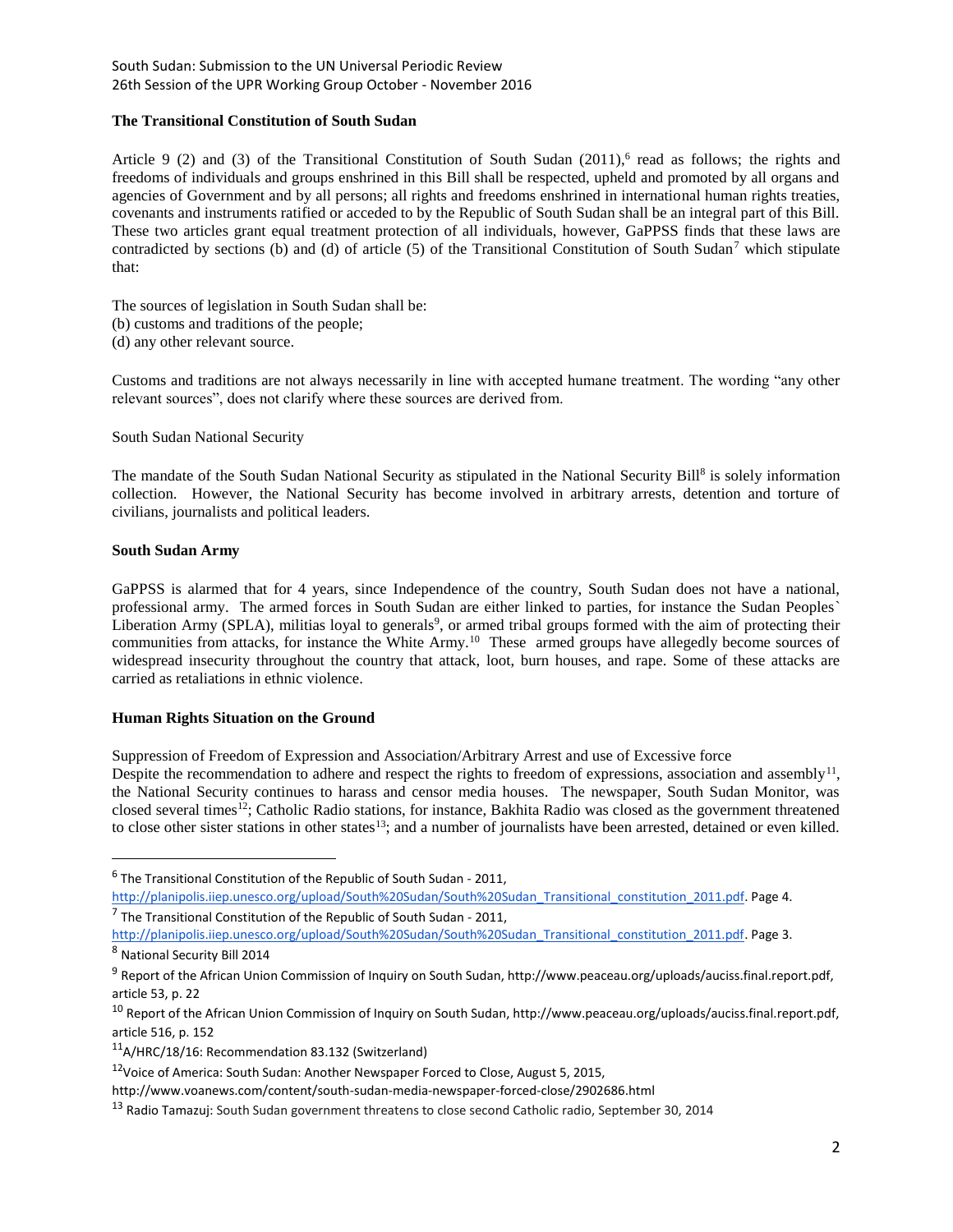### South Sudan: Submission to the UN Universal Periodic Review 26th Session of the UPR Working Group October - November 2016

[George Livio Bahara,](https://radiotamazuj.org/en/article/father-detained-un-journalist-plans-meet-president-kiir) a UNMISS radio reporter based in Wau has been under detention for since August 2014 without charges and denied family visitations. In January 2015, [5 journalists](https://cpj.org/2015/01/five-journalists-killed-when-gunmen-ambush-convoy-.php) were killed and their bodies burnt beyond recognition, in Raga County. In August 2015 President Kiir, in a public speech, [threatened to kill](https://cpj.org/2015/08/south-sudanese-president-salva-kiir-threatens-to-k.php) any journalist for reporting "against the country". A few days later, [Peter Julius Moi,](https://cpj.org/blog/2015/09/shooting-of-freelance-reporter-increases-fear-for-.php) a freelance journalist, was shot dead on August 19, in Juba. In the beginning of 2016 two journalist [Joseph Afandi](https://cpj.org/2016/01/south-sudan-arrests-journalist-newspaper-ceases-pu.php) and the [Chan Joseph Awer](https://radiotamazuj.org/en/article/writer-allegedly-kidnapped-and-later-released-juba-cemetery) were arrested. Afandi spent a number of days in prison and lateron released, but [rearrested](https://radiotamazuj.org/en/article/cepo-concerned-safety-journalist-joseph-afendi) on March 7. On March 8, Afandi is found dumped in a graveyard with clear marks of torture including cigarette burns on both his thighs. Chan was kidnapped by masked men and was later found lying in a graveyard in Rock City, Juba, with clear signs of torture.

Members of the civil society have also come under constant harassment and arrests. Recently Stephen Robo, State Coordinator, to Community Empowerment for Progress Organization (CEPO) and several other members of the civil society were detained by the National Security in Wau.<sup>14</sup>

Political opposition leaders or politicians viewed as not supporting policies of the government have been arbitrarily arrested and detained without charges. In February 2016, the newly appointed Deputy Governor of Wau State, Hon. Andrea Dominic, was arrested and detained by the National Security.<sup>15</sup> Bengasi Joseph Bakasoro, the former governor of Western Equatoria State has been in detention since December 22, 2015.<sup>16</sup>

GaPPSS is concerned that detention without access to justice might expose those arrested to torture and cruel treatment.

Civilians have become soft target for the army to retaliate against rival groups. In 2012 in Wau a group of youth demonstrating against the relocation of the headquarter of their county were shot at by men in uniform, killing 9 and injuring many.<sup>17</sup> Despite calls, by GaPPSS and others, to bring the perpetrators to justice<sup>18</sup> no arrests have been made so far. Since the incident a group of militias have been deployed in Wau County and that led to rise in atrocities carried by "unknown gunmen" who attack civilians at night, loot their properties and even kill them. [Angelo Baggari,](http://www.bakhitaradio.org/?q=node/6951) the paramount chief of Western Bahr el Ghazal, and his wife were killed. On 28 December 2015 [Chief John Mofum](http://www.sudantribune.com/spip.php?article57540) of Bussere Payam was killed. In February 2016, Wau town came under attack by Dinka youth which has resulted in the killing of civilians and burning down of homes in Hai Falata.<sup>19</sup> The town of Mundri was attacked and destroyed to rubbles by the SPLA killing civillians.<sup>20</sup> In February 2016 the UNMISS compound in Malakal hosting IDPs came under attacks by forces loyal to the government completely destroying the compound, killing 25 people including 3 aid workers, and more than  $120$  injured<sup>21</sup>.

 $\overline{\phantom{a}}$ 

<sup>17</sup> Al Jazeera: Protesters shot at by South Sudanese army, December 13, 2012,

https://www.youtube.com/watch?time\_continue=1&v=nxHQYQn9JY8

https://radiotamazuj.org/en/article/south-sudan-government-threatens-close-second-catholic-radio

<sup>&</sup>lt;sup>14</sup> Radio Tamazuj: Wau authorities arrest 7 civil society activists who protested abuses by security forces, November 30, 2015. https://radiotamazuj.org/en/article/wau-authorities-arrest-7-civil-society-activists-who-protested-abuses-security-forces

<sup>15</sup> Sudan Tribune: S. Sudanese soldiers "arrest" Wau's deputy governor, February 18, 2016,

http://www.sudantribune.com/spip.php?article58052

<sup>16</sup> Radio Tamazuj: Ex-Western Equatoria governor Bakosor arrested, December 23, 2015,

https://radiotamazuj.org/en/article/ex-western-equatoria-governor-bakosoro-arrested

<sup>18</sup> GaPPSS: Remembering the Victims of the Wau Shooting, December 9, 2014, http://paanluelwel.com/2014/12/09/

<sup>&</sup>lt;sup>19</sup> Petition to UN Secretary General, Ban Ki-moon, February 2016, https://www.change.org/p/ban-ki-moon-please-visit-the-

victims-of-violence-in-wau-western-bahr-el-ghazal-south-sudan

<sup>20</sup> http://www.sudantribune.com/spip.php?article56663

<sup>&</sup>lt;sup>21</sup> Henry, J. (March 2016), Dispatches: UN Should Investigate South Sudan Attack,

https://www.hrw.org/news/2016/03/04/dispatches-un-should-investigate-south-sudan-attack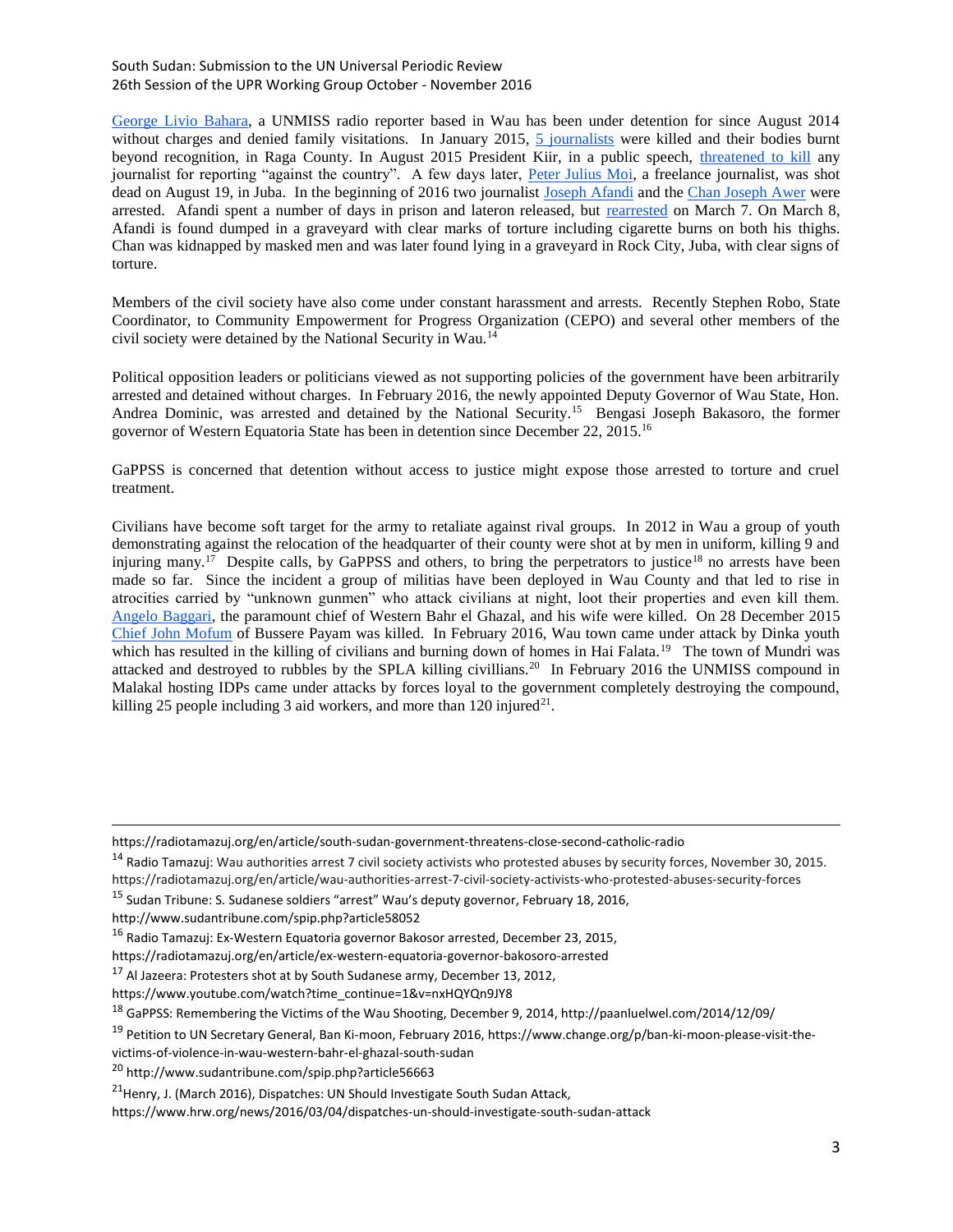### **Armed Conflict**

In December 2013 conflict between the members of the ruling party Sudan People`s Liberation Movement (SPLM) deteriorated to a conflict where the Presidential Guard targeted members of the Nuer community in Juba.<sup>22</sup> This conflict quickly spread to other states and escalated into a conflict between the Sudan Peoples` Liberation Army - In Opposition (SPLA-IO) loyal to the former vice President Riek Machar and the SPLA loyal to President Salva Kiir.<sup>23</sup> The conflict left over 50,000 dead, 2.3 million displaced, looming starvation affections millions, and, for the past two years, civilians were caught under brutal treatment or forceful displacement as towns changed hands between the conflicting parties.<sup>24</sup> Despite the signing of the Compromised Peace Agreement on the Resolution of Conflicts in South Sudan (ARCISS) [aggression](http://www.sudantribune.com/spip.php?article56272) has not stopped rendering the peace agreement fragile.

On October 2, 2015, President Salva Kiir issued a controversial decree dividing South Sudan into 28 (twenty-eight) states thus creating further tribalism and ethnicized lands disputes on top of the rumpling economic condition as well as human well-being.

Though heavy fighting has centered within Greater Upper Nile, recently the violence has intensified and spread heavily in parts of Western Equatoria, Eastern Equatoria, and Western Bahr el Ghazal.

### **Western Bahr el Ghazal**

The conflict persists between SPLA and SPLA-IO, though the government of South Sudan has previously denied the presence of SPLA-IO in the area and blamed the insecurity on armed robbers. Recently UN OCHA reported that almost 50,000 people have been displaced around Wau town due to the armed attacks, mentioned in the 'Human Rights Situation on the Ground' section above. The displaced population are in dire need of humanitarian relief, but organizations could not reach them due to road blocks and insecurity.<sup>25</sup> According to the report, tensions remain high around the town of Wau.

#### **Western Equatoria**

 $\overline{\phantom{a}}$ 

Conflict broke up in Maridi in early June 2015 between cattle keepers, mainly from Dinka tribe, and the local population which triggered ethnic violence. The initial violence left 14 people dead, uprooted more than 35,000 people from their homes, around 200 homes were burnt, and a market entirely looted.<sup>26</sup>

In early September 2015, clashes spread throughout other counties including Mundri, Yambio, Ezo, and Tambura. The fights are between the SPLA and local armed groups, referred to as Arrow Boys, formed of young men who organized to protect their villages from the attackers. The SPLA commits similar crimes against the civilians, killing and torturing them, looting properties, and carrying arbitrary arrests and detentions.<sup>27</sup>

<sup>&</sup>lt;sup>22</sup> The Enough Project (2014), Conflicts in South Sudan, http://www.enoughproject.org/conflicts/sudans/conflicts-south-sudan  $23$  ibid

<sup>&</sup>lt;sup>24</sup> U.N. official says at least 50,000 dead in South Sudan War. Reuters - March 2, 2016, http://www.reuters.com/article/ussouthsudan-unrest-un-idUSKCN0W503Q

<sup>&</sup>lt;sup>25</sup> Radio Tamazuj: UN says civilians need help after recent violence in Wau County, March 3, 2016, https://radiotamazuj.org/en/article/un-says-civilians-need-help-after-recent-violence-wau-county

<sup>&</sup>lt;sup>26</sup> Daniel Angok M (2015), Western Equatoria State Receiving UNHCR Support. Gurtong, August 18, 2015,

http://www.gurtong.net/ECM/Editorial/tabid/124/ctl/ArticleView/mid/519/articleId/17194/Western-Equatoria-State-Receiving-UNHCR-Support.aspx

<sup>&</sup>lt;sup>27</sup> Radio Tamazui: South Sudan conflict situation overview, December 14, 2015, https://radiotamazuj.org/en/article/southsudan-conflict-situation-overview-2